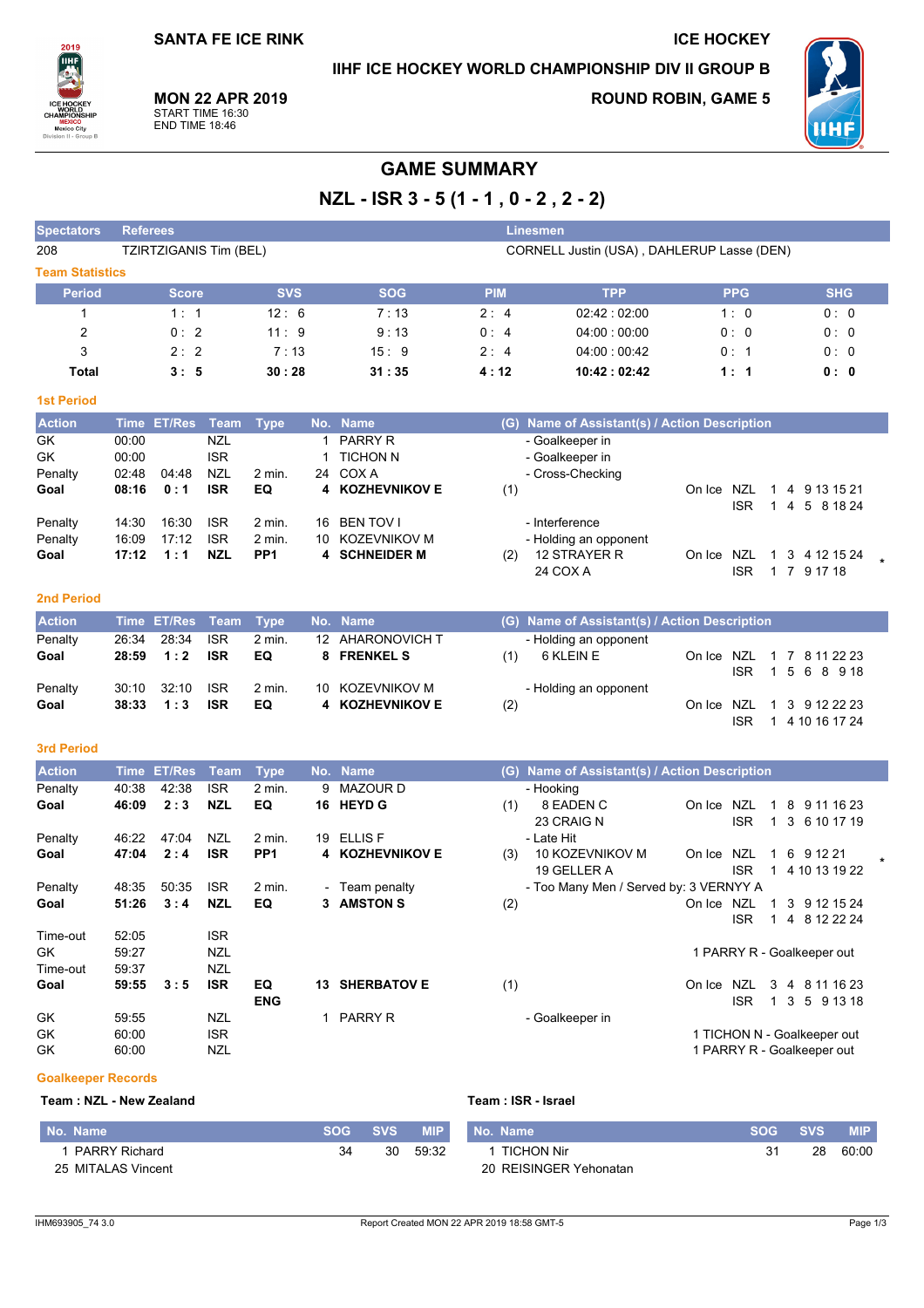**MON 22 APR 2019** 

START TIME 16:30<br>END TIME 18:46



IIHF ICE HOCKEY WORLD CHAMPIONSHIP DIV II GROUP B

**ROUND ROBIN, GAME 5** 



**Game Statistics** 

| Team : NZL (black) |                               |          |          |             |                |                |          |          |       |                |                |                      |           |                |             |
|--------------------|-------------------------------|----------|----------|-------------|----------------|----------------|----------|----------|-------|----------------|----------------|----------------------|-----------|----------------|-------------|
|                    | Head Coach: KHOROZOV Anatoliy |          |          |             |                |                |          |          |       |                |                | <b>Shots on Goal</b> |           |                |             |
| No. Pos.           | <b>Name</b>                   | G.       | A        | P           | <b>PIM</b>     | FO+            | FO-      | $FO+/-$  | FO%   |                | $\overline{2}$ | 3                    | <b>OT</b> | <b>TS</b>      | $+/-$       |
| 3 D                | AMSTON Stefan (BP)            |          | $\Omega$ |             | 0              | 0              | 0        | 0        | 0.00  | 0              |                | $\overline{2}$       |           | 3              | $-1$        |
| 4 F                | <b>SCHNEIDER Matthew</b>      |          | 0        |             | 0              | 20             |          | 13       | 74.07 | 2              |                |                      |           | 4              | $-2$        |
| D<br>5             | <b>JACKSON Blake</b>          | 0        | 0        | 0           | $\Omega$       | $\Omega$       | 0        | 0        | 0.00  | 0              | 0              | 0                    |           | 0              | 0           |
| F<br>15            | POLOZOV Aleksandr             | 0        | 0        | 0           | 0              | 0              | 0        | 0        | 0.00  | 0              |                | 3                    |           | 4              | 0           |
| 24 F               | COX Andrew +A                 | $\Omega$ |          | 1           | $\overline{2}$ | $\mathbf 0$    | $\Omega$ | 0        | 0.00  | $\overline{2}$ |                |                      |           | 4              | $+1$        |
| 8 F                | <b>EADEN Chris</b>            | 0        |          |             | 0              | 0              | 0        | 0        | 0.00  | 1              |                |                      |           | 3              | $-1$        |
| 9<br>D             | <b>MAWSON Stephen</b>         | 0        | $\Omega$ | $\Omega$    | $\mathbf 0$    | 0              | 0        | 0        | 0.00  | 0              | $\Omega$       |                      |           |                | $\mathbf 0$ |
| F<br>11            | <b>LEE Martin</b>             | 0        | 0        | 0           | $\Omega$       | 0              | 0        | 0        | 0.00  | 0              | 0              |                      |           |                | $-1$        |
| F<br>16            | HEYD Gino +A                  |          | 0        |             | 0              | 14             | 8        | 6        | 63.64 | 1              | 2              | 2                    |           | 5              | $\pmb{0}$   |
| 23 D               | CRAIG Nicholas +C             | 0        |          | 1           | $\Omega$       | $\Omega$       | $\Omega$ | 0        | 0.00  | 0              | $\Omega$       | 1                    |           | 1              | $-2$        |
| 12 F               | STRAYER Ryan                  | 0        |          |             | 0              | 0              | 0        | 0        | 0.00  | 0              | 0              |                      |           |                | 0           |
| 13 D               | <b>HAY Andrew</b>             | 0        | $\Omega$ | $\Omega$    | $\Omega$       | 0              | 0        | 0        | 0.00  | 0              | 0              | 0                    |           | 0              | $-1$        |
| F<br>19            | <b>ELLIS Frazer</b>           | 0        | 0        | 0           | $\overline{2}$ | 0              |          | -1       | 0.00  | 0              | 0              | 0                    |           | 0              | 0           |
| D<br>21            | <b>LANE Jaxson</b>            | 0        | 0        | 0           | $\Omega$       | $\mathbf 0$    | 0        | 0        | 0.00  | 0              | 0              | 0                    |           | 0              | $-1$        |
| 22 F               | <b>CHALLIS Jordan</b>         | $\Omega$ | 0        | $\mathbf 0$ | $\Omega$       | $\overline{7}$ | 7        | 0        | 50.00 | $\mathbf{1}$   |                | 0                    |           | $\overline{2}$ | $-2$        |
| 6 F                | <b>HARROP Dale</b>            | 0        | $\Omega$ | $\Omega$    | 0              | 6              | 5        |          | 54.55 | 0              | 0              | 0                    |           | $\Omega$       | 0           |
| 7<br>$\mathsf{F}$  | <b>GAVOILLE Benjamin</b>      | 0        | 0        | 0           | 0              | 0              | 0        | 0        | 0.00  | 0              | 0              |                      |           |                | $-1$        |
| 10 F               | <b>HENDERSON Nicholas</b>     | O        | 0        | 0           | $\Omega$       | $\Omega$       | $\Omega$ | $\Omega$ | 0.00  | 0              |                | 0                    |           |                | 0           |
| GK                 | <b>PARRY Richard</b>          | 0        | 0        | $\Omega$    | 0              |                |          |          |       | 0              | 0              | 0                    |           | 0              |             |
| 25 GK              | <b>MITALAS Vincent</b>        | 0        | 0        | 0           | 0              |                |          |          |       | 0              | 0              | 0                    |           | 0              |             |
| <b>Total</b>       |                               | 3        |          | 7           | 4              | 47             | 28       | 19       | 62.67 | 7              | 9              | 15                   |           | 31             |             |

| Team : ISR (red)  |                                 |   |   |              |                |                |          |          |       |          |                |                      |                        |                |
|-------------------|---------------------------------|---|---|--------------|----------------|----------------|----------|----------|-------|----------|----------------|----------------------|------------------------|----------------|
|                   | <b>Head Coach: HOLIK Robert</b> |   |   |              |                |                |          |          |       |          |                | <b>Shots on Goal</b> |                        |                |
| No. Pos.          | <b>Name</b>                     | G | A | P            | <b>PIM</b>     | FO+            | FO-      | $FO+/-$  | FO%   |          | $\overline{2}$ | $\overline{3}$       | <b>TS</b><br><b>OT</b> | $+/-$          |
| 7 F               | AHARONOVICH Roey +A             | 0 | 0 | 0            | 0              | 2              | 2        | 0        | 50.00 | 0        | 1              | 0                    |                        | $\overline{0}$ |
| $\mathsf{F}$<br>9 | <b>MAZOUR Daniel</b>            | 0 | 0 | <sup>0</sup> | 2              | 9              | 12       | -3       | 42.86 | 3        |                |                      | 5                      | $+2$           |
| D<br>10           | KOZEVNIKOV Michael (BP)         | 0 |   |              | 4              | 0              | 0        | 0        | 0.00  | 0        |                | $\overline{c}$       | 3                      | $\mathbf 0$    |
| F<br>13           | SHERBATOV Eliezer +C            |   | 0 |              | $\mathbf 0$    | $\overline{2}$ | 2        | 0        | 50.00 | 3        | $\overline{2}$ | 3                    | 8                      | $+1$           |
| 17 D              | <b>ROSENTHAL Yuval</b>          | 0 | 0 | $\Omega$     | $\Omega$       | $\mathbf 0$    | $\Omega$ | $\Omega$ | 0.00  | $\Omega$ | $\Omega$       | $\Omega$             | $\Omega$               | $\mathbf 0$    |
| 4 D               | KOZHEVNIKOV Evgeni              | 3 | 0 | 3            | 0              | 7              | 13       | -6       | 35.00 | 2        | 3              |                      | 6                      | $+1$           |
| D<br>5            | MOSTOVOY Itay                   | 0 | 0 | $\Omega$     | 0              | 0              | 0        | 0        | 0.00  | 0        | 0              | 0                    | 0                      | $+3$           |
| $\mathsf{F}$<br>8 | <b>FRENKEL Sergei</b>           |   | 0 |              | 0              | 0              | 0        | 0        | 0.00  | $\Omega$ | $\overline{2}$ | $\Omega$             | 2                      | $+1$           |
| D<br>18           | SPIVAK Daniel +A                | 0 | 0 | 0            | 0              | $\mathbf 0$    | 0        | 0        | 0.00  | 1        | $\mathbf 0$    | 0                    |                        | $+3$           |
| 24 F              | <b>HALPERT Yuval</b>            | 0 | 0 | $\Omega$     | $\Omega$       | 1              | 4        | $-3$     | 20.00 | 1        | 1              | $\Omega$             | 2                      | $+1$           |
| 3 F               | <b>VERNYY Artem</b>             | 0 | 0 | 0            | 0              | 0              | 0        | 0        | 0.00  | 1        | 1              |                      | 3                      | 0              |
| F<br>6            | <b>KLEIN Elie</b>               | 0 |   |              | 0              | 0              | 0        | 0        | 0.00  | 0        | 0              | 0                    | 0                      | $\mathbf 0$    |
| D<br>12           | <b>AHARONOVICH Tomer</b>        | 0 | 0 | 0            | $\overline{2}$ | $\mathbf 0$    | $\Omega$ | 0        | 0.00  |          | 0              | 0                    |                        | $-1$           |
| F<br>19           | <b>GELLER Avishai</b>           | 0 |   |              | 0              | 7              | 14       | -7       | 33.33 | 0        | 1              | 0                    |                        | $-1$           |
| 22 D              | <b>HOFFMAN Dan</b>              | 0 | 0 | $\Omega$     | $\Omega$       | $\mathbf 0$    | $\Omega$ | $\Omega$ | 0.00  | 0        | 0              |                      |                        | $-1$           |
| 2 D               | <b>MALACHI Kai</b>              | 0 | 0 | 0            | 0              | 0              | 0        | 0        | 0.00  | 0        | 0              | 0                    | 0                      | 0              |
| D<br>11           | <b>MAARAVI Shai</b>             | 0 | 0 | $\Omega$     | 0              | 0              | 0        | 0        | 0.00  | 0        | 0              | $\Omega$             | 0                      | $\pmb{0}$      |
| F<br>14           | <b>SHERF Maor</b>               | 0 | 0 | 0            | 0              | 0              | 0        | 0        | 0.00  | 0        | $\Omega$       | 0                    | 0                      | 0              |
| F<br>15           | <b>GREENBERG Joshua</b>         | 0 | 0 | 0            | 0              | 0              | 0        | $\Omega$ | 0.00  | $\Omega$ | $\Omega$       | 0                    | 0                      | $\mathbf 0$    |
| 16 F              | <b>BEN TOV Itay</b>             | 0 | 0 | $\Omega$     | $\overline{2}$ | $\mathbf 0$    | $\Omega$ | $\Omega$ | 0.00  | 1        | $\Omega$       | $\Omega$             |                        | $+1$           |
| GK<br>1           | <b>TICHON Nir</b>               | 0 | 0 | 0            | 0              |                |          |          |       | 0        | 0              | 0                    | 0                      |                |
| 20 GK             | <b>REISINGER Yehonatan</b>      | 0 | 0 | 0            | 0              |                |          |          |       | 0        | 0              | 0                    | 0                      |                |
| <b>Total</b>      |                                 | 5 | 3 | 8            | 10             | 28             | 47       | $-19$    | 37.33 | 13       | 13             | 9                    | 35                     |                |